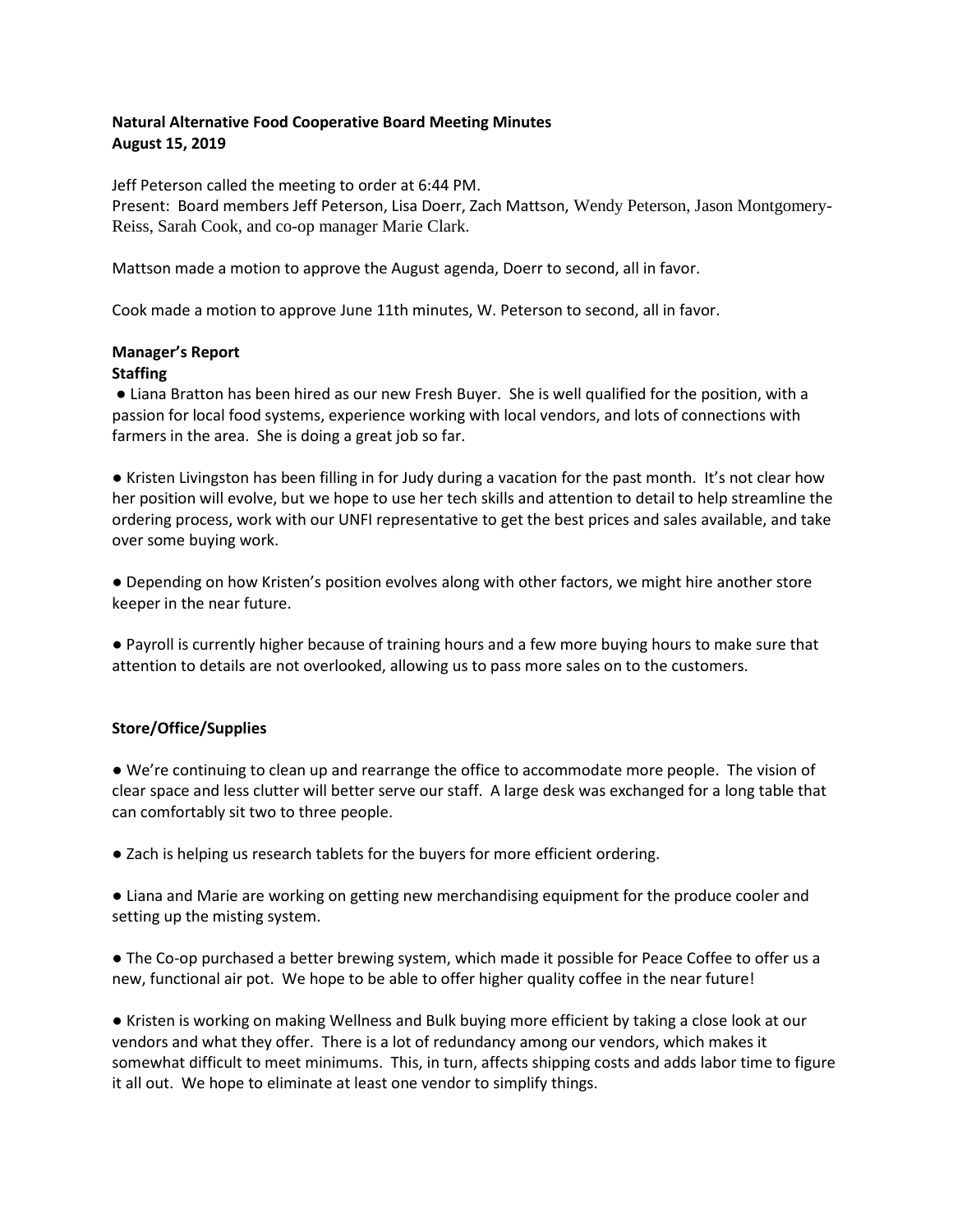● Kristen and Marie met with a UNFI rep to review their customizable ad program. It would be \$85 per month vs. \$25 per month for the sales we are currently offered, but it would allow us to make our own advertising materials and tags. We would have to pay Inter-County to print the shelf tags, but we could make Facebook advertisements and attractive files for our newsletters, showcasing sale items that WE ACTUALLY CARRY! This technology would be extremely useful for us, but Marie is not sure whether it's worth \$60/month extra. This will be discussed with the marketing committee.

## **Natural Alternative Food Co-op August 14, 2019 Financial Report July 2019**

### **Overview**

Net Sales were hot, hot in July, up 7.6% over 2018 at \$41,685. July 4th week was super with what may be the biggest sales day ever on July 3 with \$3,388. Three departments - Meat, Frozen and Supplements - paid back recent staff efforts with growth at 112%, 24% and 11% respectively. Two large departments, Grocery and Produce, saw growth rebound after weak performance earlier in the year. However, the other big department, Bulk, continues its industry-wide trend with a drop of 10.5%

Basket Size is up over 2018 by 8.9% to \$26.57 with Non-Member sales up again by 5.6%! Customers responded very positively to rounding up for the Frederic and Luck school backpack programs, donating more than \$305 at the register in July.

Gross Profit on Grocery Sales was 24% or \$10,410 missing our target of \$12,612. Payroll Expenses were excellent coming in at \$6,625 or only 15.8% of Net Sales. Net Ordinary Income was \$1,978. After Depreciation, Net Income came in at \$1,061 down \$1,891 from 2018.

However, for all of 2019 we have Net Income of \$3,551, up \$8,054 over 2018. Net sales for the year are basically flat with a 1.6% increase.

Our Balance Sheet remains strong with all Accounts Payable current.

#### **Year to Date Profit/Loss (YTD)**

Net Sales 2019 YTD: \$263,093 Net Sales 2018 YTD: \$258,909 Increase: \$4,184 or 1.6%

Net Income 2019 YTD: \$3,551 Net Income 2018 YTD: -\$4,503 Increase: \$8,054

Mattson made a motion to accept the financial report, Montgomery-Reiss to second, all in favor.

**Education and Marketing Committee Report Tuesday, July 30th 1:00pm**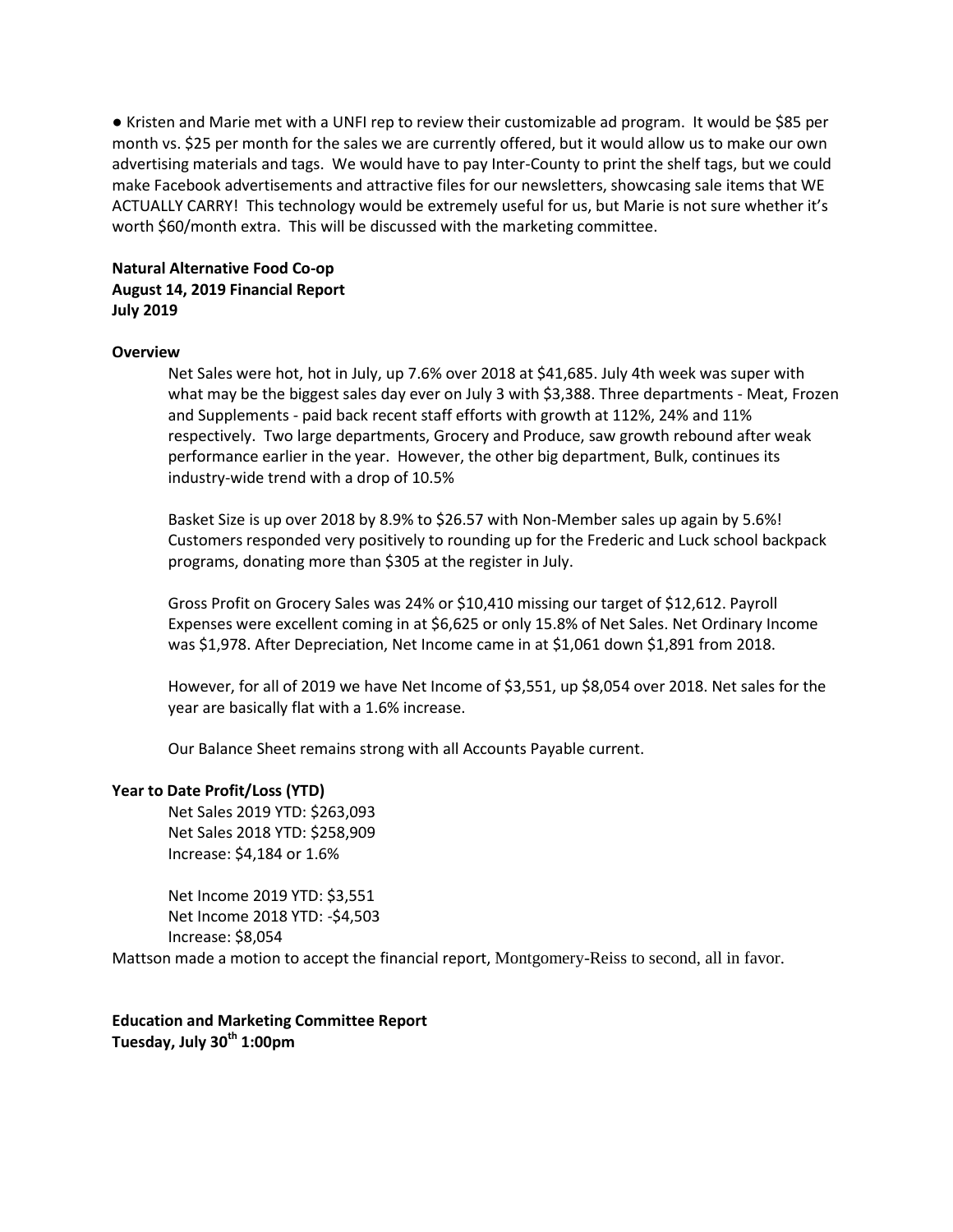The cosmology of Marketing was discussed and it was noted that Facebook and e-mail are being effective. Lisa reminded us that our website is another important avenue for marketing, this gets a great deal of hits including non-members.

# Old News

\*The booth at Polk Burnett with crackers and lemonade had good attendance. The drawing for free merchandise got some people in. It was worth it, but crazy. Most people were looking for free hot dogs and didn't know what organic meant. Rather than do this again, we will consider a more targeted audience such as the Woodland Choral event.

\*Sarah and Nancy worked at Lucky Days on Saturday during the car show and Sunday Nancy worked during the parade, offering iced coffee and ice cream samples. The storm and weather had an impact on attendance. Parade will be done again next year with vegetables on a stick for props.

## Upcoming Events

**August** will be the tomato fest. A sign will be put up the week before with a jar for a drawing for  $\frac{1}{2}$  bushes of tomatoes. Tomato recipes will be available and the group will coordinate with Liana to have tomatoes on hand.

An item will be donated to the corn feed for the silent auction.

**September** -Apples and complimentary recipes

**October** is co-op month. A non-GMO display will be out along with Facebook posts of recipes. A wellness, health, and cookbook swap will be held. The Gandy Dancer Marathon will be taking place and the Natural Alternative is looking to hand out bananas.

## Classes

Fall classes are being developed such as build your own spices, healthy eating made easy, essential oils part 2, and more.

There was some discussion of the Education and Marketing title and questions surrounding the Marketing terminology. At this point nothing will be changed and a sub-committee will revisit the current mission statement and goals to make sure they align with the co-op's mission. They will bring suggestions to next meeting.

## **Building Committee Report**

Jeff Peterson has been working on a strategy to address the back wall. Loft Update – We are currently bringing in \$1,225 a month in rent. Awning – The awning needs a good washing and we have a possible volunteer for this.

**Discussion** – The board discussed establishing regular monthly meeting times. Please see the monthly meeting times below and remember, all are welcome!

Monday, September 9 @ 6:30